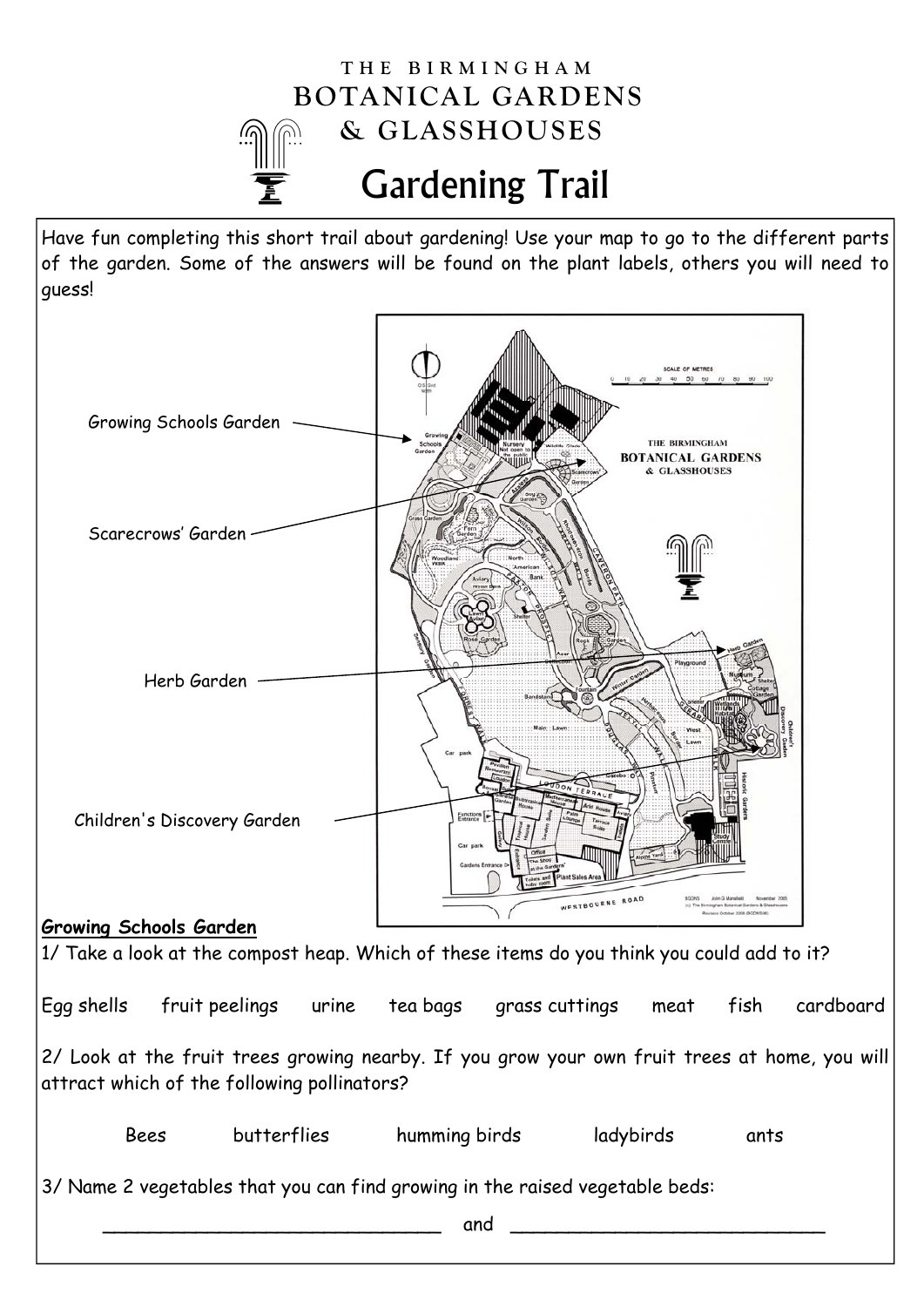## **THE BIRMINGHAM BOTANICAL GARDENS & GLASSHOUSES** رك (G

## Gardening Trail

| 4/ These fruit names are jumbled!                                                            |  |                                  |                                         |                                                                              |                                      |  |  |
|----------------------------------------------------------------------------------------------|--|----------------------------------|-----------------------------------------|------------------------------------------------------------------------------|--------------------------------------|--|--|
| $nbaaan$ __ __ __ __ __ __                                                                   |  | gonrae __ __ __ __ __ __         |                                         |                                                                              |                                      |  |  |
| $sperga$ __ __ __ __ __ __                                                                   |  | $p$ alep — — — — —               |                                         |                                                                              |                                      |  |  |
| rbswytrera $\_\_$ $\_\_$ $\_\_$ $\_\_$ $\_\_$ $\_\_$ $\_\_$ $\_\_$ $\_\_$                    |  |                                  |                                         |                                                                              |                                      |  |  |
| Scarecrows' Garden                                                                           |  |                                  |                                         |                                                                              |                                      |  |  |
| 5/ Can you spot any garden bugs lurking around? Which of the following is good for the soil? |  |                                  |                                         |                                                                              |                                      |  |  |
|                                                                                              |  |                                  |                                         |                                                                              |                                      |  |  |
| caterpillars worms<br>Wasps                                                                  |  | flies                            |                                         | Fascinating fact! The longest earth-<br>worm is the African giant earthworm, |                                      |  |  |
|                                                                                              |  |                                  |                                         |                                                                              | which can grow up to nearly 7m long! |  |  |
|                                                                                              |  |                                  |                                         |                                                                              |                                      |  |  |
| 6/ Draw your favourite vegetable plant you find growing here:                                |  |                                  |                                         |                                                                              |                                      |  |  |
|                                                                                              |  |                                  |                                         |                                                                              |                                      |  |  |
|                                                                                              |  |                                  | 7/ Which of these vegetables are roots: |                                                                              |                                      |  |  |
|                                                                                              |  |                                  |                                         |                                                                              |                                      |  |  |
|                                                                                              |  |                                  | lettuces                                |                                                                              | carrots                              |  |  |
|                                                                                              |  |                                  | peas<br>leeks                           |                                                                              | cabbages<br>radishes                 |  |  |
|                                                                                              |  |                                  |                                         |                                                                              |                                      |  |  |
|                                                                                              |  |                                  |                                         |                                                                              |                                      |  |  |
| Herb Garden                                                                                  |  |                                  |                                         |                                                                              |                                      |  |  |
| 8/ Name 4 different herbs you can find growing here:                                         |  |                                  |                                         |                                                                              |                                      |  |  |
|                                                                                              |  |                                  |                                         |                                                                              |                                      |  |  |
|                                                                                              |  |                                  |                                         |                                                                              |                                      |  |  |
|                                                                                              |  |                                  |                                         |                                                                              |                                      |  |  |
|                                                                                              |  |                                  |                                         |                                                                              |                                      |  |  |
| True or False!                                                                               |  |                                  |                                         |                                                                              |                                      |  |  |
| 9/ Lavender encourages you to sleep                                                          |  |                                  | True or false?                          |                                                                              |                                      |  |  |
| 10/ Oregano flavours many toothpastes                                                        |  | True or false?                   |                                         |                                                                              |                                      |  |  |
| 11/ Chives taste like onions                                                                 |  | True or false?<br>True or false? |                                         |                                                                              |                                      |  |  |
| 12/ Parsley freshens your breath                                                             |  |                                  |                                         |                                                                              |                                      |  |  |
| Children's Discovery Garden                                                                  |  |                                  |                                         |                                                                              |                                      |  |  |
| 13/ Which of the following do plants need to grow well?                                      |  |                                  |                                         |                                                                              |                                      |  |  |
| Soil<br>water                                                                                |  | sandwiches                       |                                         | air                                                                          | sun                                  |  |  |
|                                                                                              |  |                                  |                                         |                                                                              |                                      |  |  |
| 14/ What is the special name for the process of plants making their own food?<br>P           |  |                                  |                                         |                                                                              |                                      |  |  |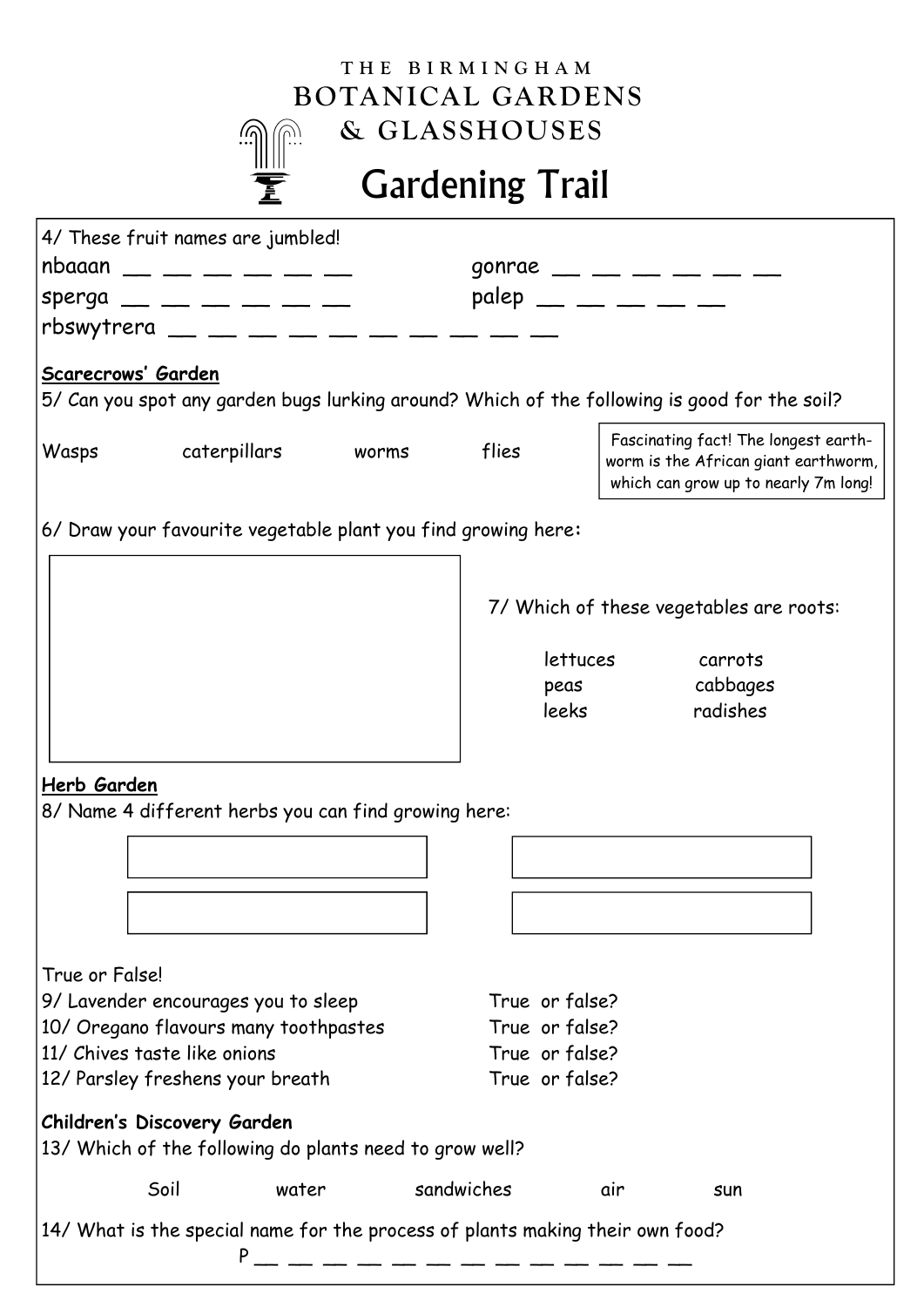

Have fun by completing this short trail about gardening! Use your map to go to the different parts of the garden. Some of the answers will be found on the plant labels, others you will need to guess!



Egg shells fruit peelings urine tea bags grass cuttings meat fish cardboard 2/ Look at the fruit trees growing nearby. If you grow your own fruit trees at home, you will attract which of the following pollinators?

 Bees butterflies humming birds ladybirds ants 3/ Name 2 vegetables that you can find growing in the raised vegetable beds: Answers will depend upon what is currently growing and changes through the year!